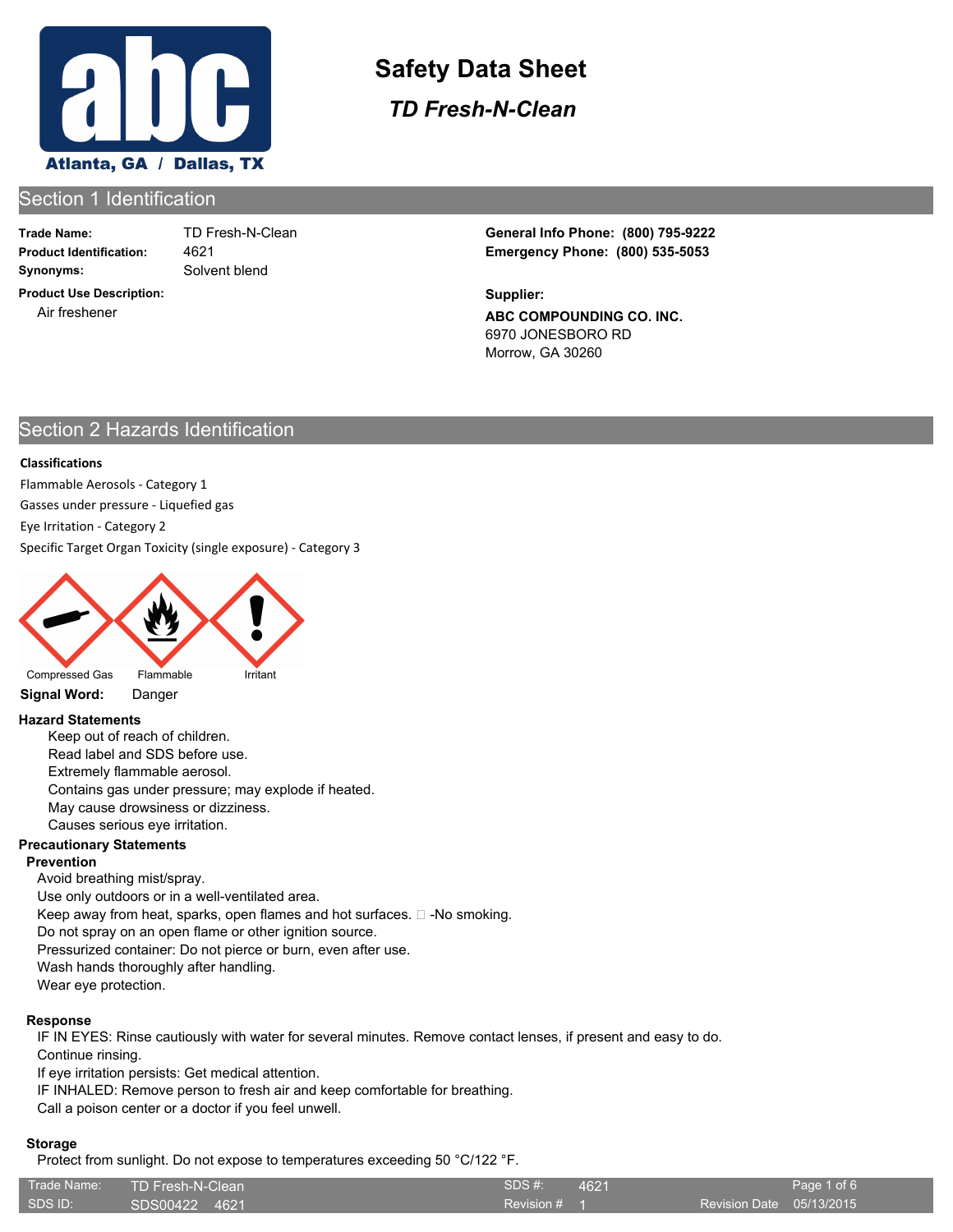

*TD Fresh-N-Clean*

Store in a well-ventilated place. Store locked up.

#### **Disposal**

Dispose of contents and container in accordance with all local, regional, and national regulations.

#### **Hazards Not Otherwise Specified** Not applicable

| <b>Section 3 Composition</b> |          |                |
|------------------------------|----------|----------------|
|                              |          | Concentration  |
| <b>Chemical Name</b>         | CAS#     | % by Weight    |
| Acetone                      | 67-64-1  | $>= 60 \le 80$ |
| <b>Butane</b>                | 106-97-8 | $>= 5 \le 10$  |
| Propane                      | 74-98-6  | $>= 10 \le 20$ |
| Fragrance                    | N/A      | $>=1$ $<= 10$  |

# Section 4 First Aid

#### EMERGENCY OVERVIEW

DANGER. Extremely flammable. Contents under pressure. Keep away from heat and flame.

EYES: Rinse cautiously with water for several minutes. Remove contact lenses if present and easy to do. Continue rinsing. If eye

irritation persists: Get medical attention.

SKIN: Wash with plenty of soap and water. If skin irritation or rash occurs get medical attention. Take off contaminated clothing and wash it before reuse.

INHALATION: Remove person to fresh air and keep comfortable for breathing. Call a poison center or a doctor if you feel unwell.

INGESTION: May be harmful if swallowed. Seek medical attention immediately. Do NOT induce vomiting.

## Section 5 Fire Fighting Measures

| Trade Name: | TD Fresh-N-Clean | SDS#    |
|-------------|------------------|---------|
| SDS ID:     | ISDS00422 4621   | Revisio |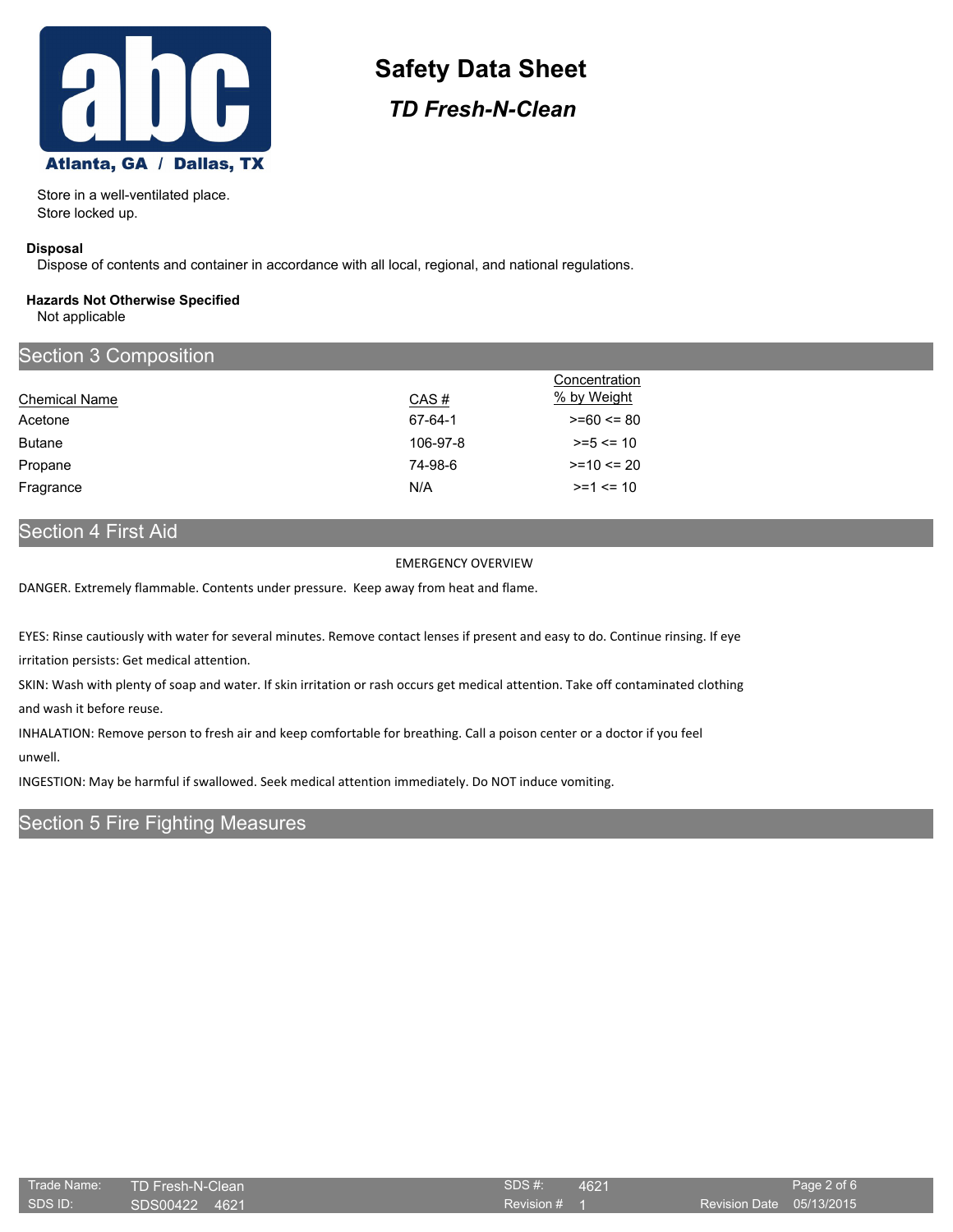

# **Safety Data Sheet** *TD Fresh-N-Clean*

#### **Suitable fire extinguishing media:**

Use water spray, fog or foam.

#### **Specific hazards arising from the chemical:**

Flammable aerosol. In a fire or if heated, a pressure increase will occur and the container may burst, with the risk of subsequent explosion. Gas may accumulate in low or confined areas or travel a considerable distance to a source of ignition and flash back, causing fire or explosion. Bursting aerosol containers may be propelled from a fire at high speed. Runoff to sewer may create fire or explosion hazard.

#### **Hazardous thermal decomposition products:**

Carbon Dioxide, Carbon Monoxide

#### **Specific fire-fighting methods:**

Promptly isolate the scene by removing all persons from the vicinity of the incident if there is a fire. No action shall be taken involving any personal risk or without suitable training. Move containers from fire area if this can be done without risk. Use water spray to keep fire-exposed containers cool.

#### **Special protective equipment for fire fighters:**

Fire fighters should wear appropriate protective equipment and self-contained breathing apparatus (SCBA) with a full face-piece operated in a positive pressure mode.

## Section 6 Accidental Release Measures

#### **Personal precautions:**

Put on appropriate personal protective equipment (see section 8)

#### **Environmental precautions and clean-up methods:**

Stop all leaks. Isolate hazard area. Keep unnecessary and unprotected personnel from entering. Eliminate all ignition sources. Disperse vapors with water spray. Prevent runoff from entering drains, sewers, streams or other bodies of water. Absorb spill with inert material. Absorb unrecoverable product. Transfer contaminated absorbent, soil and other materials to containers for disposal.

# Section 7 Handling and Storage

Do not use or store near heat, sparks or open flame. Exposure to temperatures above 120 F may cause bursting. Do not puncture or incinerate container. Store in a cool, dry place. Do not get in eyes, on skin or on clothing. Intentional misuse by deliberately concentrating and inhaling may be harmful or fatal. Keep out of reach of children.

# Section 8 Exposure Controls/Personal Protection

| Acetone<br><b>ACGIH TLV</b><br><b>OSHA PEL</b> | 500 ppm<br>750 ppm |
|------------------------------------------------|--------------------|
| <b>Butane</b><br><b>ACGIH TLV</b>              | $1000$ ppm         |
| Propane<br><b>ACGIH TLV</b>                    | $1000$ ppm         |

|         | Trade Name: TD Fresh-N-Clean | SDS #:       | 4621 |                          | Page 3 of 6 |
|---------|------------------------------|--------------|------|--------------------------|-------------|
| SDS ID: | SDS00422 4621                | Revision # 1 |      | Revision Date 05/13/2015 |             |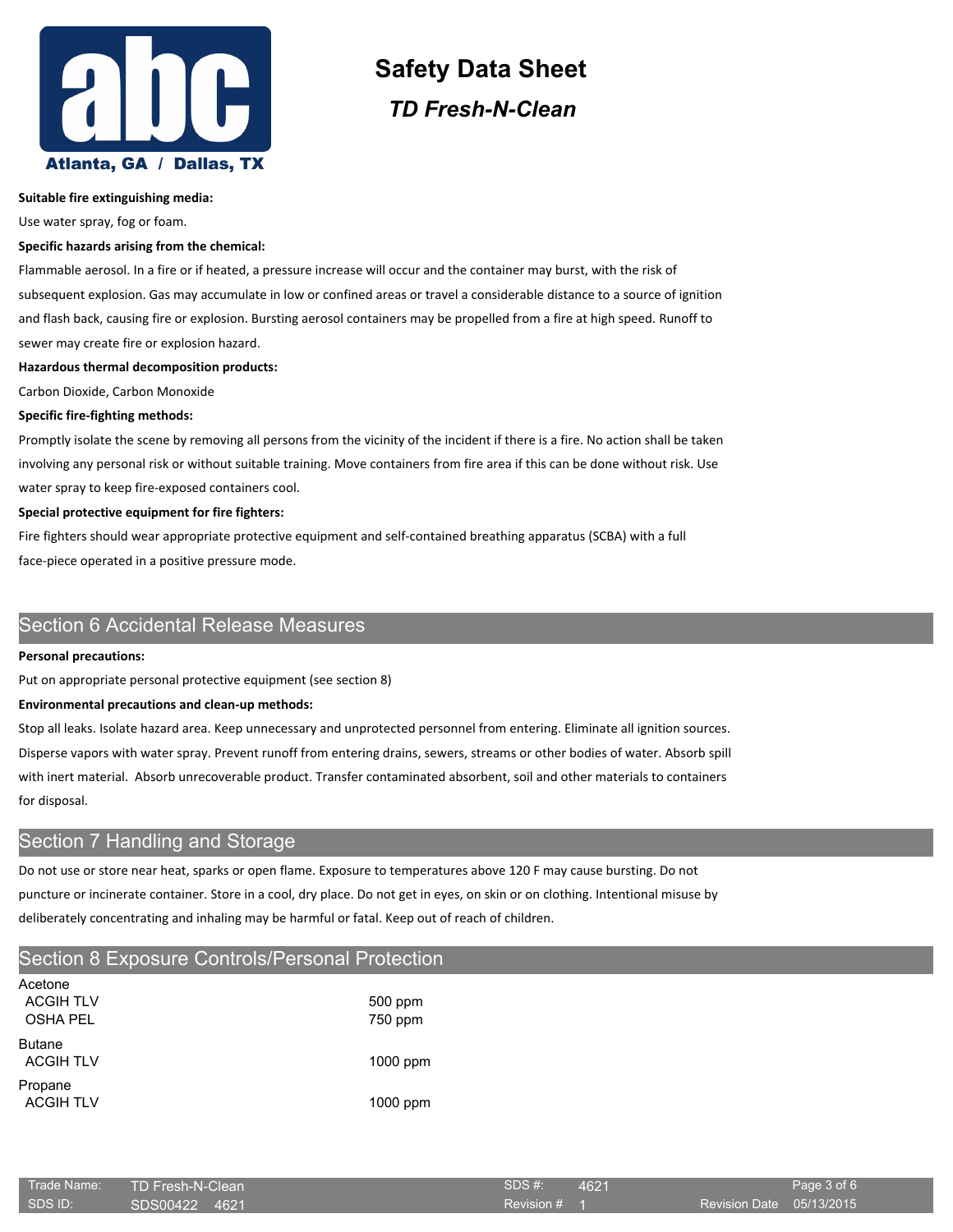

*TD Fresh-N-Clean*

**Eye Protection:** Wear safety glasses or goggles.

**Skin Protection:** To prevent repeated or prolonged contact, wear impervious gloves (made from rubber, nitrile or neoprene). **Respiratory Protection:** When respiratory protection is required use an organic vapor cartridge. A respiratory program that meets OSHA's 29 CFR 1910.34 & ANSI Z88.2requirements must be followed. **Engineering Controls:** Good general ventilation required.

# Section 9 Physical and Chemical Properties

Property **Value** Appearance **CLEAR SPRAY/MIST** Auto Ignition Temp NOT AVAILABLE Boiling Point **NOT AVAILABLE** Color Color COLORLESS Decomposition Temperature NOT AVAILABLE Evaporation Rate NOT AVAILABLE Explosive Limit Ranges NOT AVAILABLE Explosive Properties NOT AVAILABLE Flash Point < 0 F (liquid portion) Melting/Freezing Point NOT AVAILABLE Odor **PLEASANT** Odor Threshold NOT AVAILABLE Other Information **VOC content (wt. %): 30** Oxidizing Properties NOT AVAILABLE Partition Coeff **NOT AVAILABLE** Physical State **LIQUID** Relative Density **CONFING 18 CONSOLUTE:** 0.8 Solubility (Water) **INSOLUBLE** Vapor Density **NOT AVAILABLE** Vapor Pressure NOT AVAILABLE Viscosity **NOT AVAILABLE** pH NOT APPLICABLE

# Section 10 Stability and Reactivity

**Reactivity :** Under normal conditions of storage and use, hazardous reactions will not occur. **Chemical Stability :** Stable under normal conditions. **Incompatible Materials :** Acids, strong oxidizers. **Conditions to Avoid :** High temperatures, open flames, sparks, welding. **Decomposition Products:** CO, CO2

Vapors may ignite at temperatures exceeding flash point.

# Section 11 Toxicological Information

**Primary Route of Entry:** Inhalation, eye contact

#### **Acute/Potential Health Effects:**

**EYES:** Causes serious eye irritation. Symptoms include stinging, tearing and redness.

**SKIN:** May cause skin irritation. Symptoms may include redness and drying of skin.

**INHALATION:** High vapor/aerosol concentrations (>1000 ppm) are irritating to the eyes and respiratory tract. May cause nose,

throat and respiratory tract irritation, coughing and headache.

**INGESTION:** May be harmful if swallowed.

**Chronic / Long Term Effects:** Overexposure to this material through inhalation may cause central nervous system depression

(dizziness, drowsiness, weakness, fatigue, nausea, headache, unconsciousness).

**Target Organ Effects:** Central nervous system.

**Reproductive/Developmental Information:** None known.

**Carcinogenic Information:** This material is not listed as a carcinogen by IARC, NTP or OSHA.

#### **Acute Toxicity Values:**

Acetone: Dermal, guinea pig: LD50 = >9400 uL/kg; Draize test, rabbit, eye: 20 mg/242 Hr Moderate; Draize test, rabbit, skin:

500 mg/24 Hr Mild; Inhalation, mouse: LC50 = 44gm/m3/4H; Oral, mouse: LD50 = 3 g/kg.

| Trade Name: | TD Fresh-N-Clean | SDS #:       | 4621 |                          | Page 4 of 6 |
|-------------|------------------|--------------|------|--------------------------|-------------|
| SDS ID:     | SDS00422 4621    | Revision # 1 |      | Revision Date 05/13/2015 |             |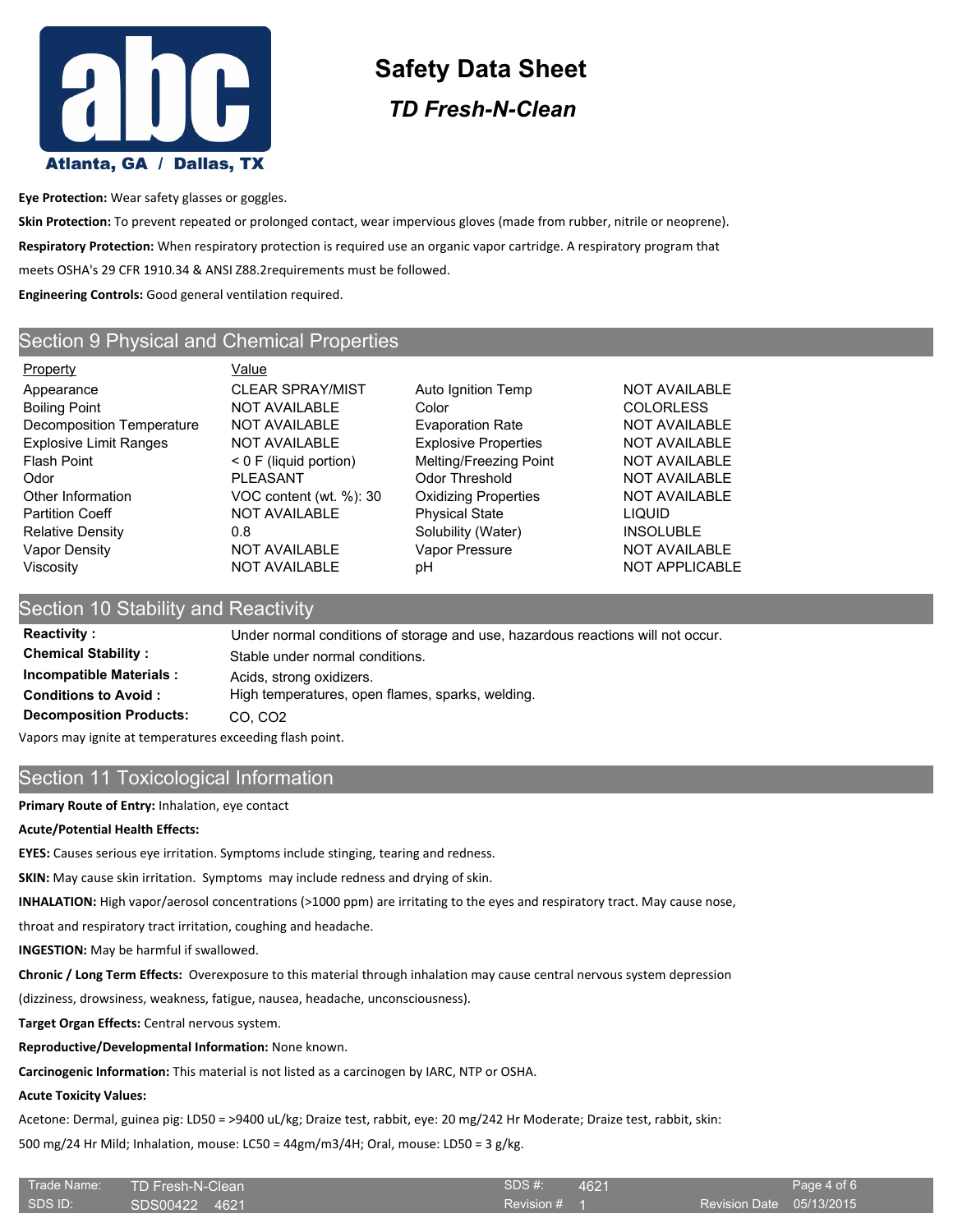

*TD Fresh-N-Clean*

### Section 12 Ecological Information

Acetone: LC50 Fish: Rainbow trout -5540 mg/l, 96 hr; LC50 fish: Bluegill/sunfish -8300 mg/l, 95 hr.

### Section 13 Disposal Considerations

Waste must be disposed of in accordance with federal, state and local environmental control regulations. See label for further instructions.

## **Section 14 Transport Information**

Certain shipping modes or package sizes may have exceptions from the transport regulations. The classification provided may

not reflect those exceptions and may not apply to all shipping modes or package sizes.

| UN number            | 1950 |                     |
|----------------------|------|---------------------|
| Proper shipping name |      | Aerosols, flammable |
| Class                | 2.1  |                     |
| Packing group        |      |                     |

### Section 15 Regulatory Information

#### **CERCLA RQ (40 CFR 302)**

.

#### **Acetone 5000 lbs**

If identified components of this product are **CERCLA** hazardous substances and/or listed under **Sections 302, 304, or 313 of** 

**Title III** of the Superfund Amendments and Reauthorization Act (SARA) of 1986 (also known as EPCRA, the Emergency Planning and Community Right-To-Know Act), or under **California Proposition 65** (Safe Drinking Water and Toxic Enforcement Act), they are listed above in Section 15 of this SDS.

If identified components of this product are listed under Section 313, this product contains toxic chemicals subject to the reporting requirements of Section 313. This information must be included in all SDS that are copied and distributed for this material.

#### **Title III Section 311/312** Hazardous Categories - 40 CFR 370.2:

ACUTE (X) Chronic (X) Fire (X) Pressure (X) Reactive ( ) Not Applicable ( )

**T.S.C.A. Status:** All chemical substances found in this product comply with the Toxic Substances Control Act inventory reporting requirements.

**RCRA Status:** Under RCRA, it is the responsibility of the product user to determine at the time of disposal, whether a material containing the product or derived from the product should be classified as a hazardous waste. If this product becomes hazardous waste it would be assigned RCRA Code(s)

D001

# Section 16 Other Information

#### **HMIS Ratings :**

| Trade Name: | TD Fresh-N-Clean | SDS #:       | 4621 |                          | Page 5 of 6' |
|-------------|------------------|--------------|------|--------------------------|--------------|
| i SDS ID:   | ISDS00422 4621   | Revision # 1 |      | Revision Date 05/13/2015 |              |